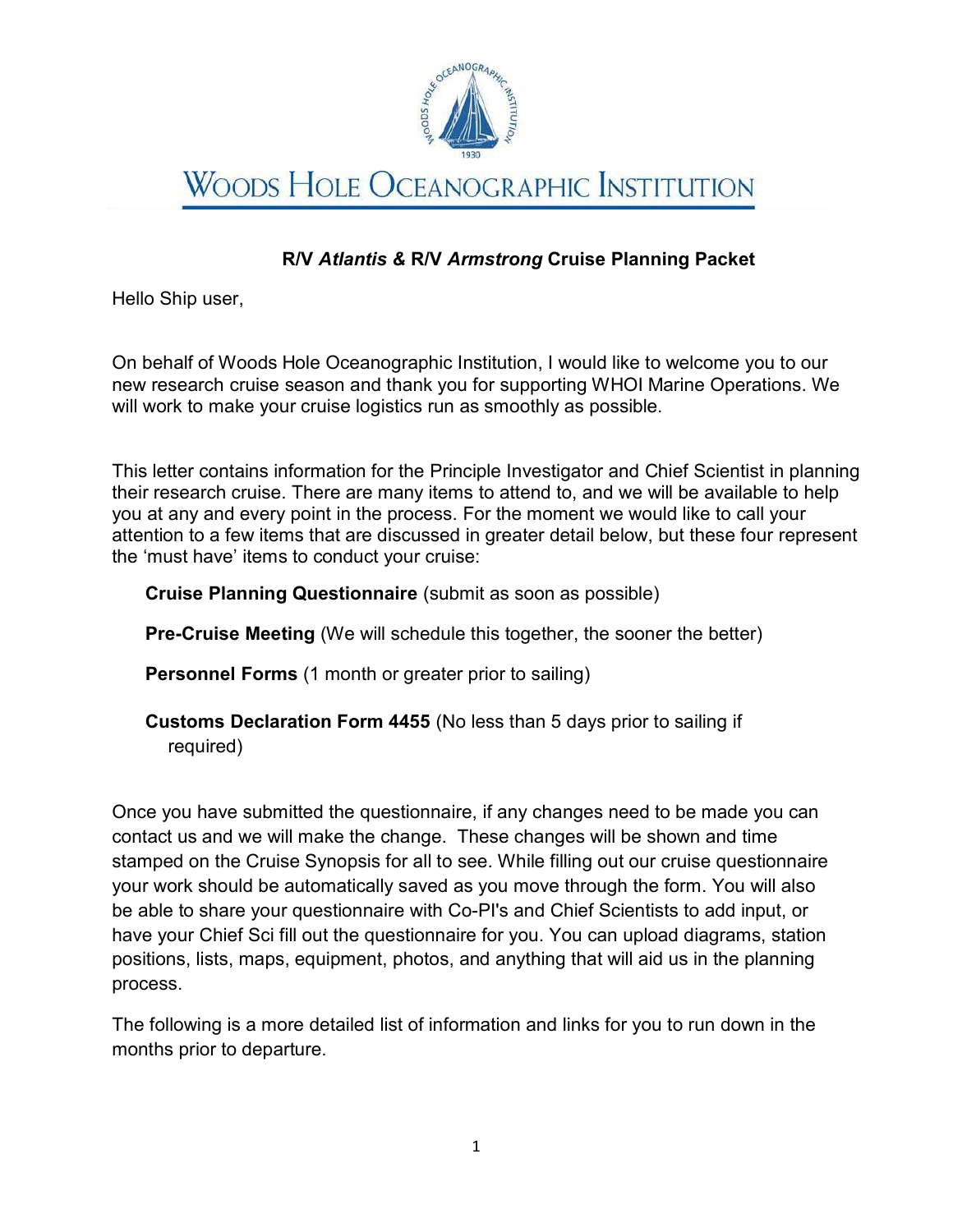1. Checklist/Time line of Pre-Cruise Requirements & Due Dates for Chief Scientists:

https://www.whoi.edu/what-we-do/explore/cruise-planning/cruise-planning-before-thecruise/cruise-planning-checklist-for-chief-scientist/

## 2. Cruise Planning Questionnaire: (Imperative, please complete as soon as possible):

This is the most important document to be completed by the PI or Chief Scientist because it allows all cruise planning support departments, including the ship to view your requirements and get a detailed understanding of the cruise you wish to execute. You are required to read/ review the following documents before you complete your Cruise Planning Questionnaire.

Chief Scientist Cruise Planning Questionnaire: http://www.whoi.edu/main/cruise-planning/cruise-planning-questionnaire

Safety Guidelines:

WHOI Safety Guidelines and UNOLS Research Vessel Safety Standards must be read and understood by all members of your science party. Please inform your science participants that they must read this information.

https://www.whoi.edu/what-we-do/explore/cruise-planning/cruise-planning-before-thecruise/cruise-planning-policies-required-reading/

UNOLS Research Vessel Safety Standards:

https://www.unols.org/document/research-vessel-safety-standards-rvss Be as detailed as possible if you can and include information on equipment required, station locations and depths, and any special requirements you have. Please follow the

Hazmat link: https://www.whoi.edu/sbl/liteSite.do?litesiteid=7092

instructions for using Isotopes and use of Hazmats.

Radioactive Isotope link:

https://whoiforms.whoi.edu/radioactive-material-use-authorization-requests/

The sooner we have this information the sooner several WHOI departments can begin reviewing the requirements involved and granting necessary approvals. In addition to filling out the cruise planning questionnaire, it is important to provide us with as much information as possible on what you will be loading onto the ship for your cruise. Please give details on the following: estimated number, weight, and size and type of equipment, winches, boxes, lab vans/containers etc. to be mounted on the decks of Atlantis.

This information will be put into an online cruise synopsis that can be viewed by your cruise participants. You can view cruise synopsis at: https://www.whoi.edu/what-we-do/explore/cruise-planning/cruise-planning-before-thecruise/cruise-planning-cruise-synopsis/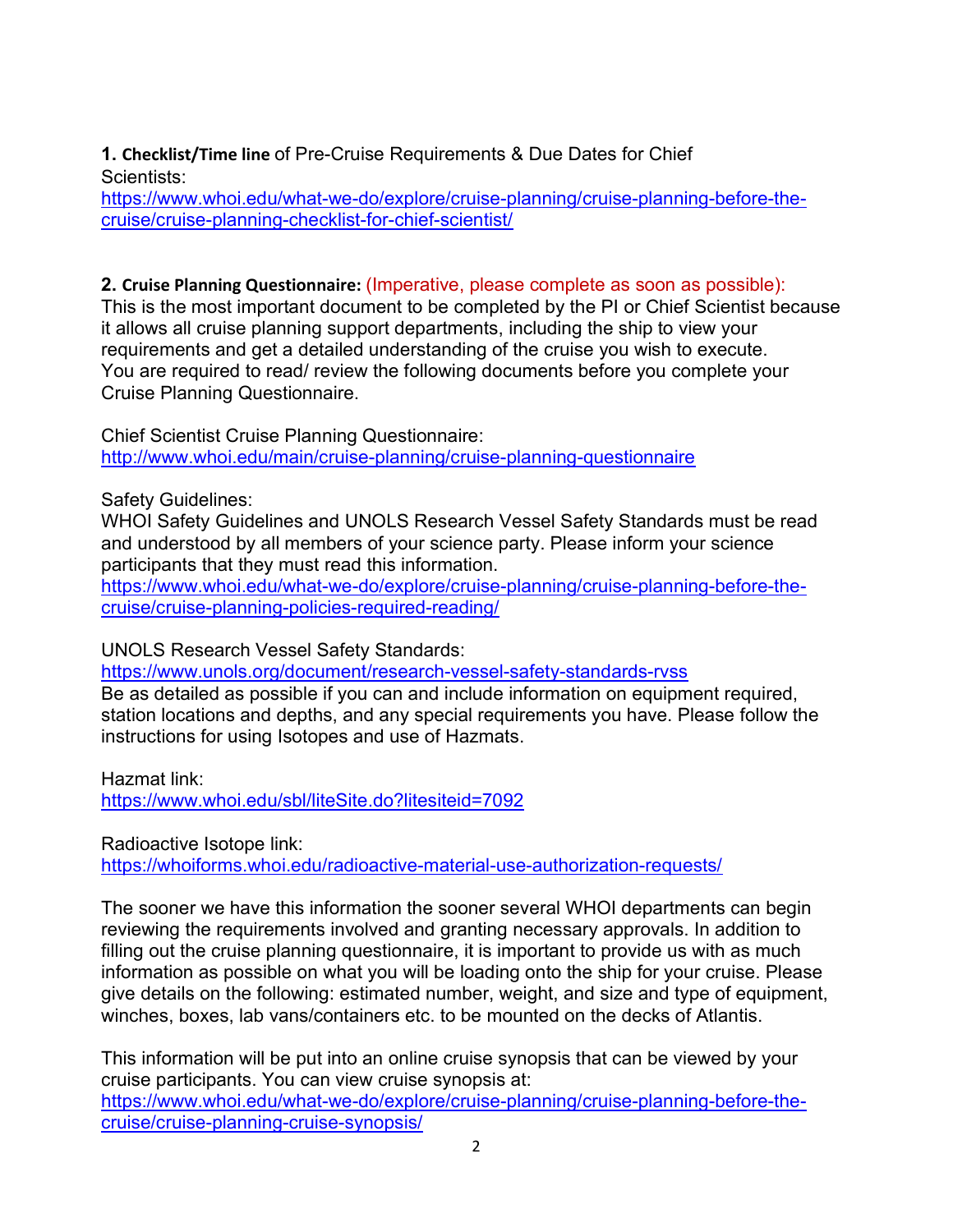## 3. Web Sites, Links and Tools:

Useful sites to help you gather information download forms and answer your questions. Note: please review the pertinent ISM Regulations on the WHOI / ISM web site. It is the Chief Scientist's responsibility to insure the scientific party complies with these regulations.

https://www.whoi.edu/what-we-do/explore/cruise-planning/cruise-planning-before-thecruise/cruise-planning-use-of-hazardous-radioactive-materials/

4. Ship info pages, layout and schematics and berthing diagrams: Atlantis Info: http://www.whoi.edu/main/ships/atlantis

Atlantis Deck, Lab Layout & Berthing Diagrams: https://www.whoi.edu/what-we-do/explore/ships/ships-atlantis/ships-atlantis-layoutberthing-diagrams/

Armstrong Info: https://www.whoi.edu/what-we-do/explore/ships/ships-neil-armstrong/

Armstrong Deck, Lab Layout & Berthing Diagrams: https://www.whoi.edu/what-we-do/explore/ships/ships-neil-armstrong/ships-neilarmstrong-ship-diagrams/

Information for the Chief Scientist to consider Before the Cruise: http://www.whoi.edu/main/cruise-planning/before-the-cruise Shipboard/At Sea: http://www.whoi.edu/main/cruise-planning/shipboard-at-sea After the Cruise: http://www.whoi.edu/main/cruise-planning/after-the-cruise

Additional Useful Website links can be found at: http://www.whoi.edu/main/cruise-planning/additional-resources

#### 5. Shipboard Scientific Personnel Form

(returned to us no less than 1 month prior to cruise):

This is a mandatory form for all participants going on the cruise. It stipulates each participant's citizenship, clearly written passport information, medical history, participating sponsor, Insurance requirement, food or dietary restrictions etc.

Each cruise participant must complete, sign, and fax or email this form to our office 1 month prior to your cruise. Please tell your entire science party that the name on their personnel form must match the name on their passport. https://www.whoi.edu/wp-content/uploads/2020/01/Shipboard-Scientific-Personnel-Waiver-2019-update-harassment-policy-page-1-only.pdf

If you have foreign cruise participants / collaborators, or anyone who is not in the US educational system (UNOLS), an observer, or the like, they will need to fill out the "Scientific Personnel Waiver form (Non UNOLS participants). https://www.whoi.edu/wp-content/uploads/2020/02/Shipboard-Scientific-Personnel-Waiver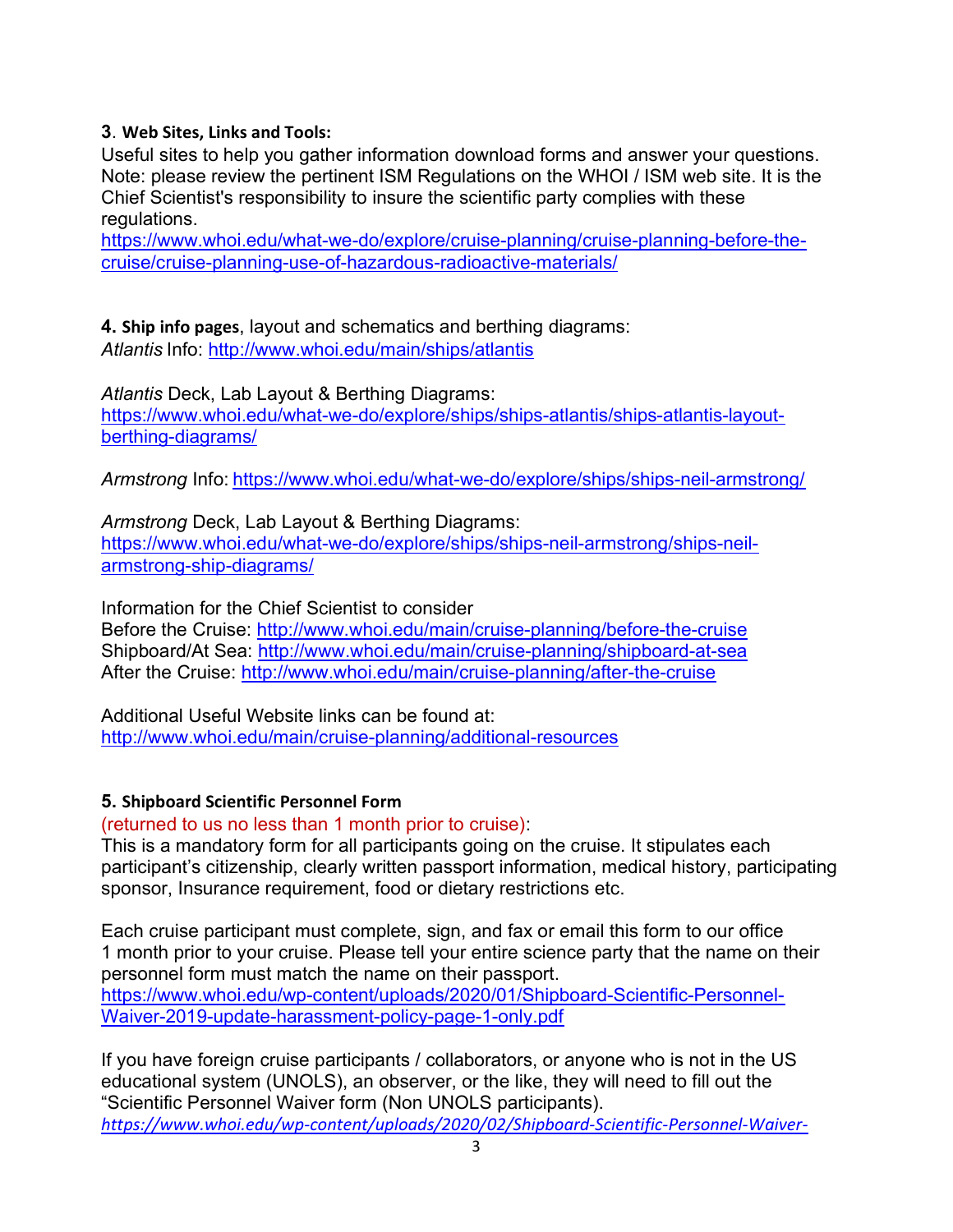2019-update-harassment-policy-non-UNOLS.pdf

Please remit all cruise personnel forms to sspi@whoi.edu, these forms are kept confidential.

### 6. TWIC Card: https://www.tsa.gov/for-industry/twic

The Transportation Worker Identification Credential (TWIC) is now a required I.D. at every U.S. port and terminal and at many UNOLS ports. It is the only way to access any dock or terminal to get to the vessel. If a person does not have a TWIC card, the U.S. Government C.A.C. cards may work in place of the TWIC. For those who do not carry either Identification, they can be escorted inside the port facility and on-board w/ a person who has either a TWIC or C.A.C. card (Depending on the port terminal 1 TWIC card holder can normally escort up to 5 non-TWIC card holders but this depends upon the facility). While we will help escort if we can, it is very important to note that WHOI's crew cannot be expected to be escorts for the science party.

Here is the procedure on how to obtain a TWIC card:

- 1) Go to TWIC link provided above
- 2) Click on "Apply for a TWIC" in upper left column. Follow and fill out information
- 3) Make an appointment at a local enrollment center

If you do not work/live near a local enrollment center, check with your Institution, University, or Dept Head and ask if your employer has a "group enrollment" set up. Some institutions have done this. The average time frame is between 1 month and 4 months to get a TWIC card, depending on where your enrollment center is. Please, do not wait. Apply immediately if your cruise is going into a U.S. port (departing or arriving) and if you expect no one to be carrying this I.D.

This federal requirement is not going away, so everyone in our industry will require this sooner or later. TWIC's are NOT required if ports are foreign.

#### 8. Embarking / Disembarking our vessel:

If the cruise begins away from Woods Hole, the science party can move on board TWO (2) nights before departure and will move off the day after arrival. If embarking the vessel at WHOI, the science party will be able to move on board the (1) night prior to departure and move off the day after arrival. Loading dates and off-loading of gear will be organized directly between you and with WHOI Marine Ops as all cases are different. The science party is responsible for entry fees for embarking or disembarking onto the vessel in a foreign port.

https://www.whoi.edu/what-we-do/explore/cruise-planning/cruise-planning-before-thecruise/cruise-planning-transit-planning/

Please consider the following in your planning: WHOI Ships depart in the AM of the day or departure and arrives in the AM on the day of arrival.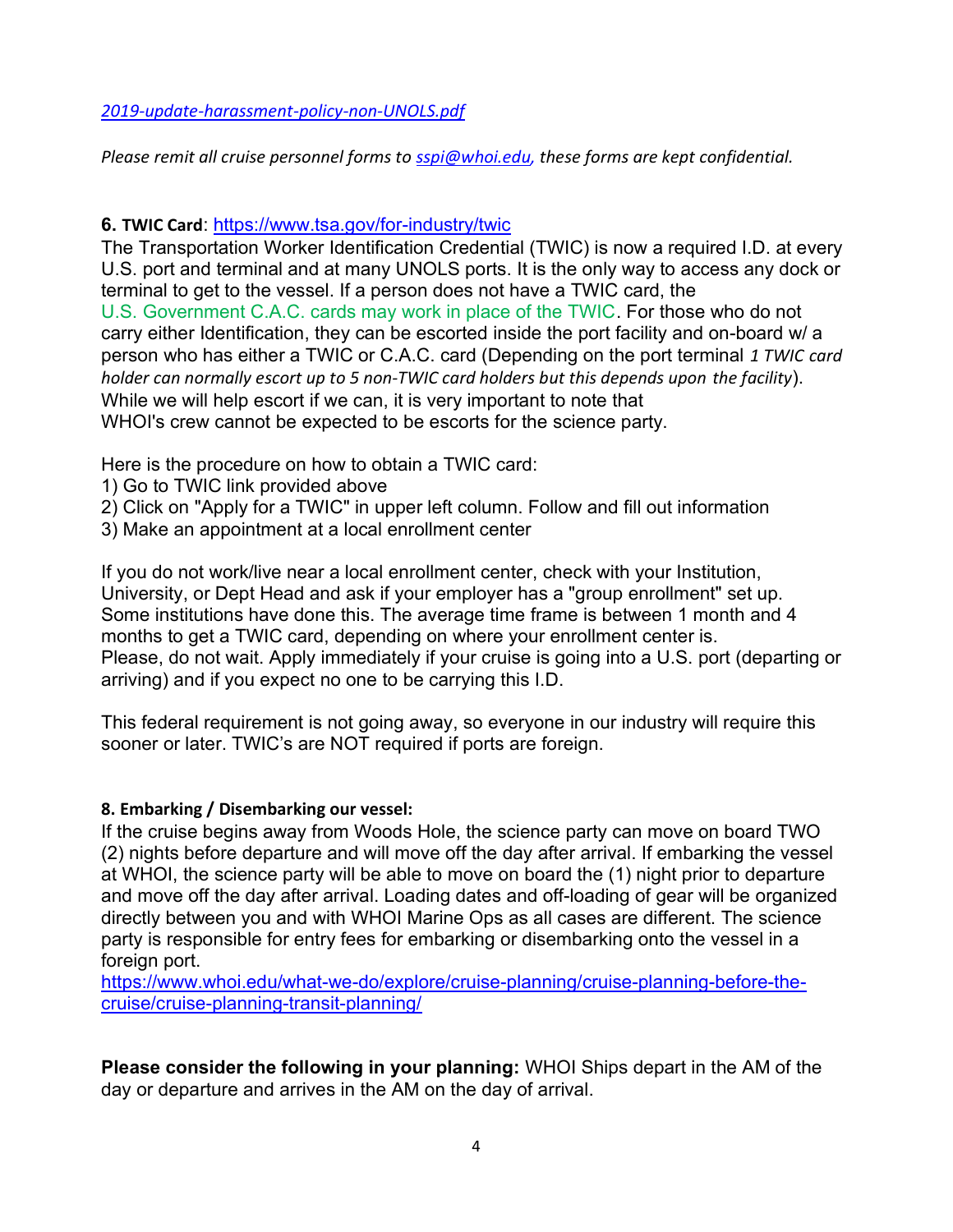#### 9. U.S. Customs Forms and Certificate of Registration (4455) and Sample

#### Forms (must be submitted no less than 5 days prior to departure of US port):

U.S. Customs "Certificate of Registration" forms or "4455's" as they are commonly referred to, are required if your gear is loaded onto the ship in the U.S. and the ship makes a foreign port stop before returning to the U.S. They are also required if your gear is loaded in a U.S. port and you ship it back from a foreign port. These documents will help you enter your equipment back into the country. This includes all of your science equipment IE Major instruments, cases of sample bottles, lab computer etc over \$1000 in value. Remit to your Cruise Planner.

The Master has the right to refuse the lading of scientific equipment that is not accompanied by certified export documents. Further, scientific equipment found on board without proper documentation when the vessel returns to the U.S. will be manifested and may become subject to import duties. The owner of the equipment retains financial and legal responsibility for the proper re-entry of equipment into the United States.

Required forms and sample forms can be found at:

https://www.whoi.edu/what-we-do/explore/cruise-planning/cruise-planning-before-thecruise/cruise-planning-logistics/u-s-customs/

IF you have equipment and gear being shipped and loaded in a foreign port, you must send SSSG Admin Chris Lewis (ctlewis@whoi.edu) all Bills of Lading or Air Way Bills (BOL's or AWB's) when your gear is shipped so that the captain can have all documents proving that your gear originated in the United States. You can get these forms from your shipper / freight forwarder. We would require these documents prior to your mobilization on either ship.

#### 10. Visas, Foreign Nationals, and Travel:

The following U.S. State Dept. Website has information on what countries require entry visas.

https://travel.state.gov/content/travel/en/us-visas/visa-information-resources/americanstraveling-abroad.html

Please review the website. Take special note that this link refers to U.S. citizens only. Please have your foreign participants research their own requirements as well. It is the science party's responsibility to confirm the visa requirements for U.S. and foreign nationals entering foreign countries or returning to the U.S. on our ships. The science party is responsible for obtaining documents and covering any fees.

All cruise participants that embark onto our vessels in a foreign port and disembark in the U.S., that are not U.S. citizens, that do not hold a U.S. Green card or a U.S. multi entry visa, will be required to have a U.S. visa to enter back into the U.S. on board our vessels. Our vessels are "non-signatory sea carriers or unofficial carriers" so we do not fall under the Visa Waiver Program.

There are new requirements for all foreign participants traveling into the U.S. either by plane or vessel after Jan 19, 2009. They must submit a Travel Authorization 72hrs prior to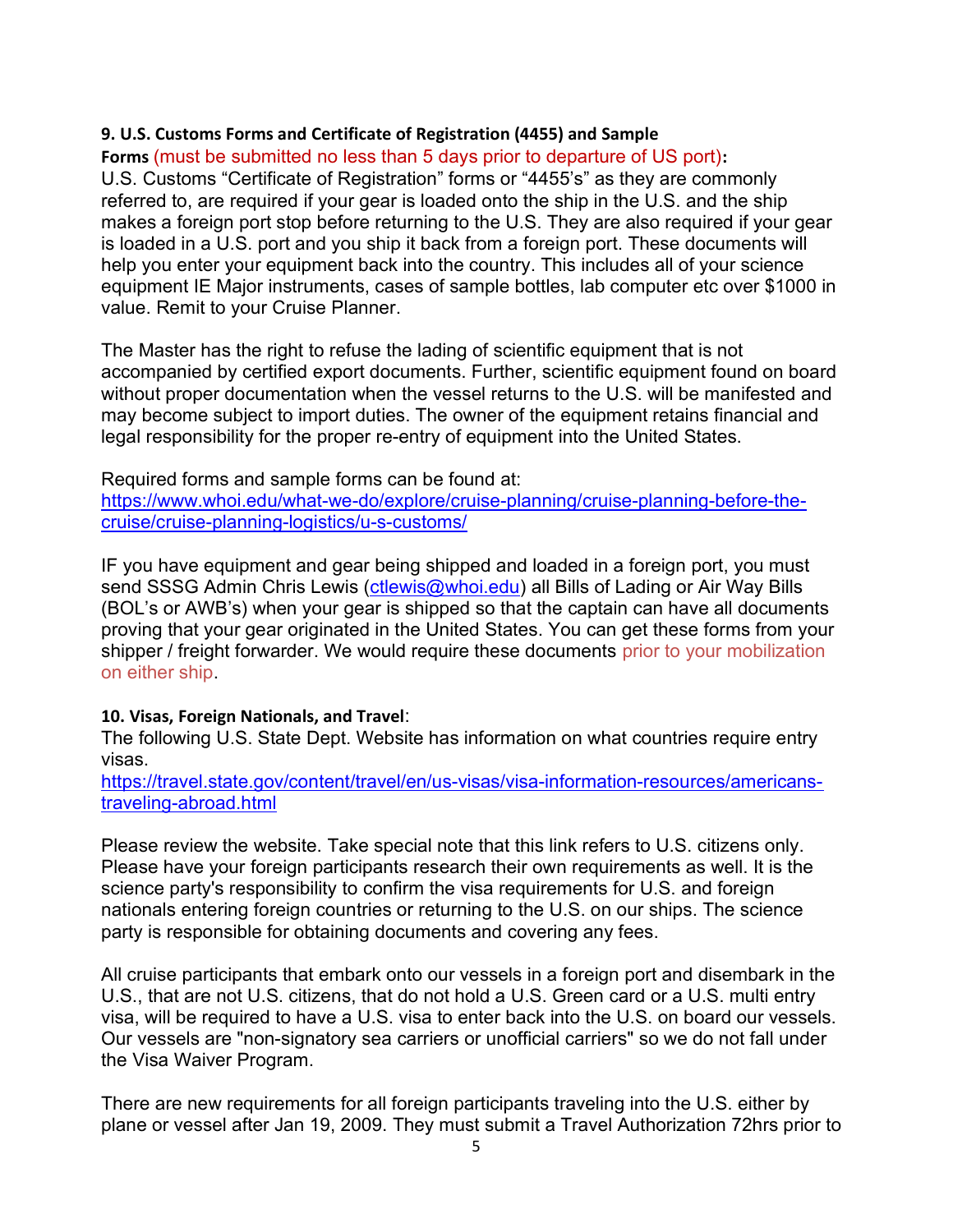arriving into the U.S. They can use the Electronic System for Travel Authorization (ESTA™).

https://esta.cbp.dhs.gov/esta

Also be aware that there can be entry fees associated with travel, either by ship or air.

## 11. Shipping

If you are shipping equipment for Mobilization, please submit your tracking info and notify the SSSG Admin at ctlewis@whoi.edu, when anything is shipped.

Information on shipping can be found here: https://www.whoi.edu/what-we-do/explore/cruise-planning/cruise-planning-before-thecruise/cruise-planning-logistics/shipping-your-equipment/

## If You Are Shipping To A Foreign Or Domestic Port Please Read The Following Carefully:

If you are shipping to a port other than WHOI, please begin your shipping plans early working with you Institution's shipping department on packing requirements (especially hazmats) and shipping logistics. Please also contact the WHOI Cruise Planner to coordinate with the local ship's agent and confirm the shipping address to send to. In many cases the shipping address for containers and air or small packages will be different. You are free to use any shipping agent you wish but we recommend using the same Agent as the vessel to coordinate shipments once they arrive at the port of departure.

Shipments to foreign ports should arrive at least two weeks prior to loading onto the vessel. Additional time may be required for hazardous materials or during holiday periods when local customs offices may be closed for extended periods. For domestic shipments the equipment should arrive at least 5 days before the day of loading to minimize any risk of impacting the departure of the cruise. There may be costs incurred to the science party for storing equipment prior to loading. Contact your Cruise Planner to confirm shipping details in advance.

All items in a shipment should be manifested including chemicals and hazmats. Shipping certain items to foreign ports (clothing, household goods, other) is prohibited in some countries and may delay or hold the full shipment from entering into the country.

Please identify any of these items to the WHOI cruise planner in advance of your shipment. The WHOI cruise planner will work with you and the local ship's Agent to confirm what items are prohibited and any special requirements for hazmats. Agent link: https://www.whoi.edu/what-we-do/explore/cruise-planning/cruise-planningagent-information/?pid=8230

PLEASE be sure to copy SSSG Admin Chris Lewis, (ctlewiswhoi.edu) and WHOI Port Captain Eric Benway (ebenway@whoi.edu) on all correspondence emails between yourself, the shipping company, and agents.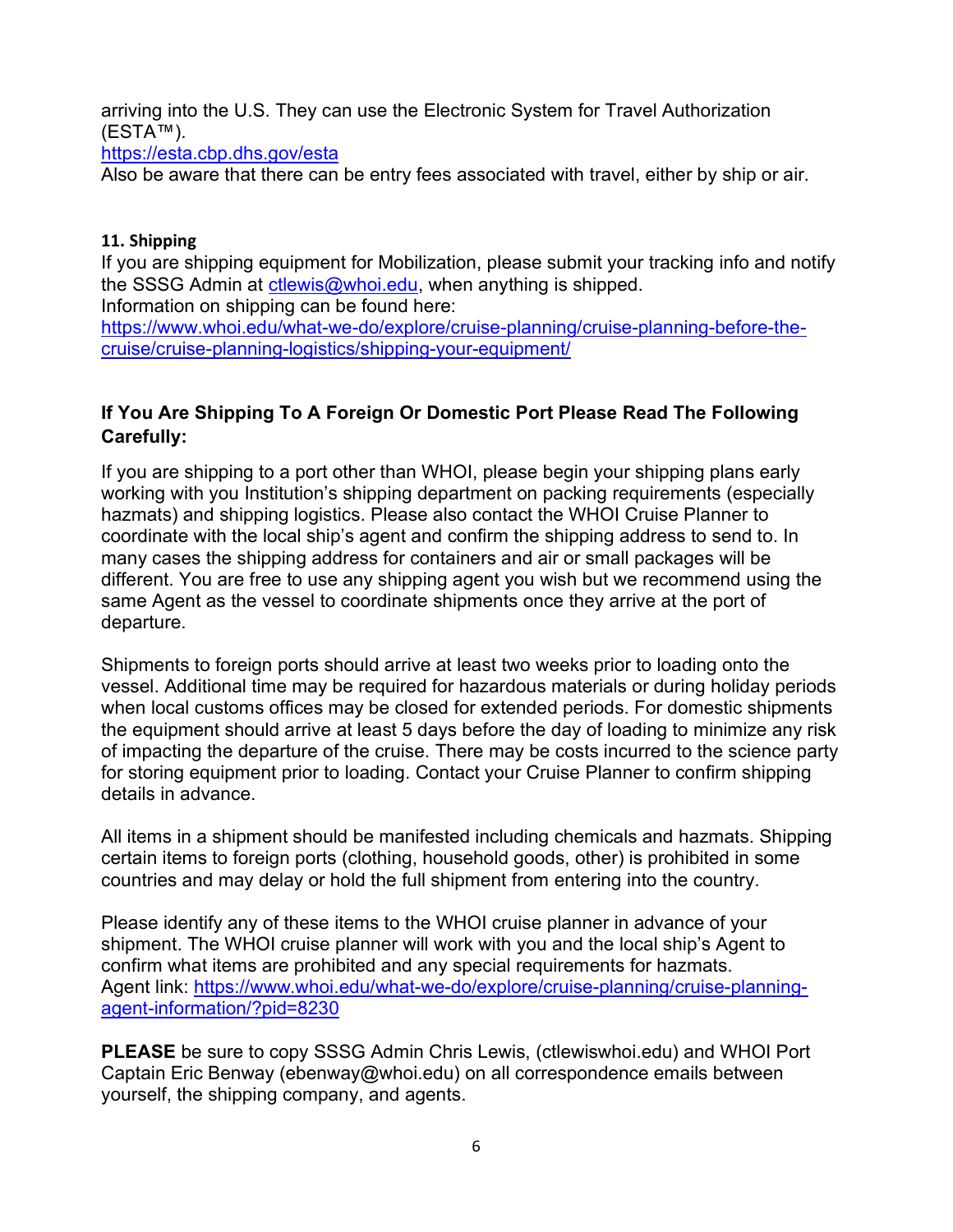## 12. Safety:

Please inform all members of your science party that closed toed and closed backed shoes are required on board the vessel. Open toed and backed shoes are only allowed in your cabin. Crocks, sandals, and similar types of shoes are NOT considered closed toed and are NOT allowed on deck or in the lab areas. Sneakers, boots, hiking and similar shoes are considered closed toed and allowed common areas on deck if no over boarding is taking place and in the labs. Steel toed shoes are recommended when working on deck. If you will be deploying any instruments over the side, like moorings or large deployments, steel toed shoes are required. Fall protection and hard hats are required when working on equipment and containers and under cranes or overhead operations.

UNOLS Research Vessel Safety Standards are what we operate by as well. Please take some time to review these standards and the appendixes and send this information to your science participants.

https://www.unols.org/document/rvss-11th-edition

## Vehicle Information:

If you are using NDSF vehicles (Alvin, Jason, Sentry, other) please review the following links and fill in the appropriate information on your cruise planning questionnaire.

NDSF Cruise Planning: https://ndsf.whoi.edu/plan-an-expedition/

Underwater Vehicles: https://www.whoi.edu/what-we-do/explore/underwater-vehicles/

## Post Cruise Assessment:

https://strs.unols.org/Public/diu\_pre\_pcar.aspx

## Covid-19 Policy:

At the beginning of July 2021, WHOI implemented mandatory vaccinations for all shipboard personnel; all personnel have been required to be "fully" vaccinated prior to joining the vessels.

To safely plan and conduct scientific missions on WHOI vessels during the COVID-19 outbreak and post pandemic, an extensive planning and risk mitigation process is undertaken. Each cruise will undergo a risk assessment process to identify and mitigate all potential COVID-19 risk associated with the cruise. This process takes 4-6 weeks with WHOI Marine Operations staff and the Chief Scientist/ Principal Investigators of each cruise. The excel template is used to tailor each cruises potential covid risks and develop a mitigation strategy.

https://www.whoi.edu/wp-content/uploads/2020/06/Risk-Assessment-Template\_SCIENCE\_COVID-19.xlsx

For further information on WHOI's COVID-19 Policy: https://drive.google.com/drive/folders/1CZmLk5ld4i53YLr77Xq1mtlosSxgyHnK?usp=shari ng